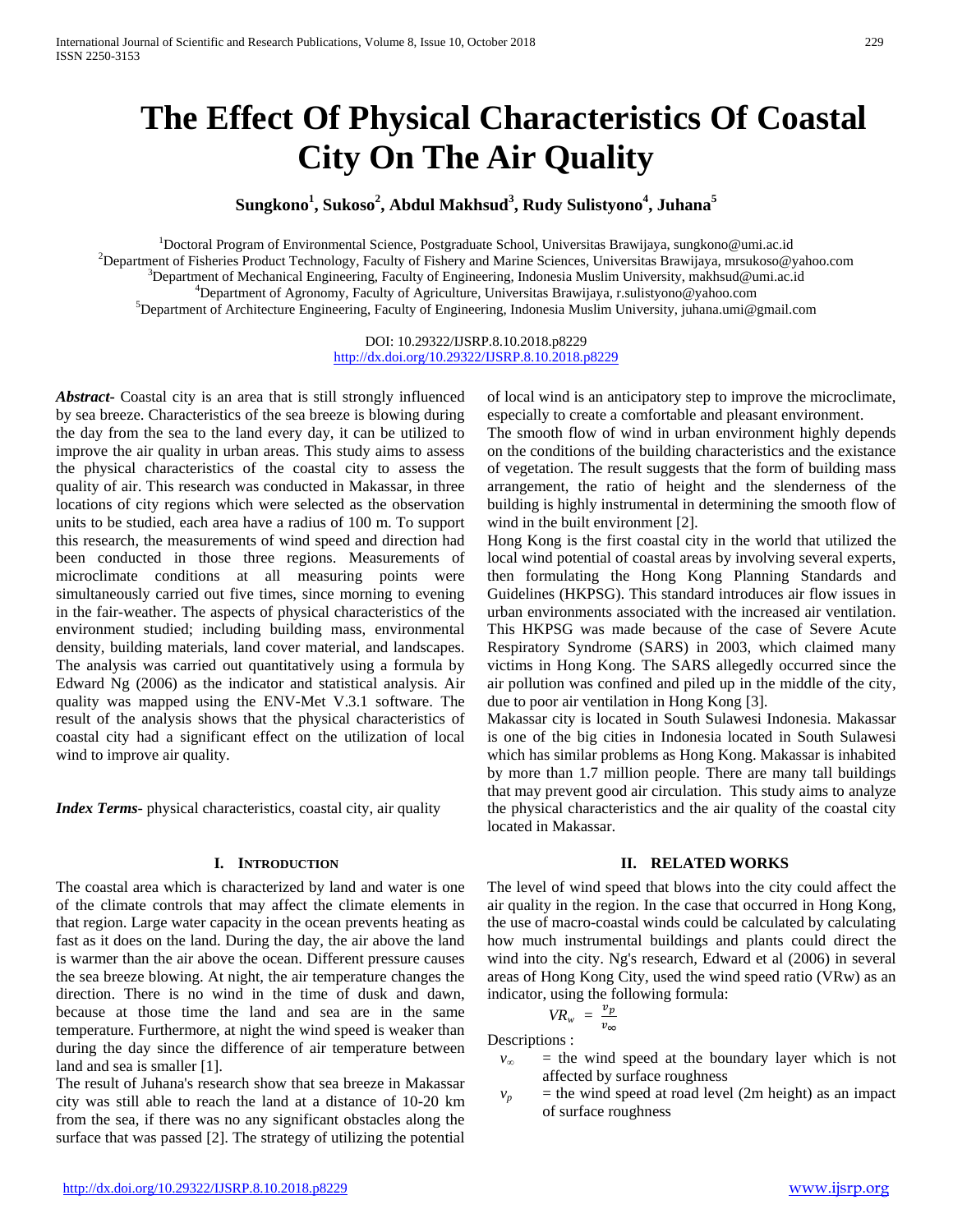$V R w =$  the wind speed ratio indicated by the impact of the existance of a building or plant in a location.

The high VRw value gives an indication of the low impact of buildings or plants on the wind speed.

#### **III. RESEARCH METHOD**

The air quality mentioned above means the ambient air quality. As in the air there are pollutant elements (pollutants, both This study used a quantitative method using the formula from Edward Ng to reveal the benefits of wind in urban areas [3]. Empirical data was collected through field observations by using direct recording and direct measurement techniques. The data of wind speed in urban areas was obtained through direct measurements which was conducted in those three observation locations.

Data of the physical characteristics of urban areas related to the building mass, environmental density, building materials, land cover material, and landscapes were collected using tools such as; GPS, angle-finder, meter gauge and camera. Data retrieval of physical characteristics of urban areas in those three research locations was conducted within a radius of 100 m. This study used the basic maps such as topography, earth appearance, aerial photographs from google map, ETM-7 of lansat imagery. Field observations were conducted by using recording techniques, in the form of shooting, recording, observing, and measuring.

The urban areas that were used as a case study in this research were urban areas around G. Bawakaraeng Street (St.) that was  $\pm$ 1 km from the coastline, A.P. Pettrani St. that was  $\pm$  4 km from the coastline (in the downtown area), and Perintis Kemerdekaan St. that was  $\pm$  20 km from the coastline. Those areas were determined by the consideration of: 1) being in diverse of landscapes (near the coast, in the downtown, far from the coast), 2) belonging to the sea breeze range zone (maximum 50 km from the coast), 3) the dense urban environments.

The measurement time was determined based on the circulation of the sun and the rush hours; that were at 8:00 a.m., 10:00 a.m., 12:00 p.m., 2:00 p.m., and 4 p.m. The measurements were simultaneously conducted for all measuring points in the fairweather.

To support the mapping of micro wind characteristics conditions, data collection of physical characteristics in the three urban areas were observed through field observations, aerial photography assistance from Google map of Makassar 2016, topographic maps, earth appearance, and the ETM-7 of lansat imagery. Field observations were conducted by using recording techniques, in the form of shooting, recording, observing, and measuring. The level of local wind speed that blew into the city area could be identified by calculating the magnitude of the effect of buildings and plants that could turn the wind by using the wind speed ratio formula from Edward Ng as an indicator.

The assessment of air quality was based on air pollution content. Ambient air quality was determined good when the concentration of pollutants was still below the standard value. The content of air pollution which was being the subject of study was Carbon Monoxide (CO).

primary and secondary which come from natural activities and most of human activities) which can affect normal air balance and cause disruption to human life, animals and plants, also the other objects, so that the ambient air quality drops to a certain level which causes the ambient air not fulfilling its function. It is considered as good ambient air quality if the concentration of pollutants is still below the standard value.

## **IV. RESULT AND DISCUSSION**

## *A. Physical Characteristics of City Areas of Makassar*

The physical characteristics of the three city areas observed were explained in 2 stages, namely 1) the condition of the physical characteristics of the city area, and 2) the parameter of physical characteristics of the city area. The description of physical characteristics in the three urban areas observed is explained as follows:

#### *Physical Characteristics of Area adjacent to G. Bawakaraeng St.*

Figure 1 showed the environmental conditions around G. Bawakaraeng St., in which there were offices complex, shoppings complex (shophouses), settlements, school buildings, sports fields (Karebosi); in the form of small buildings with only 1 floor to 2 floors, trade buildings lined up along the main road consisting of 1 to 3 floors . There were also high-rise buildings with 23 floors.



Legend:

A. Aerial photography around the area of the observation location St. G. Bawakaraeng of Makassar city by google earth, 2017



- 1. St. G. Bawakaraeng
- 2. Primary School Building
- 3. Office complex
- 4. Shopping complex (shophouses)
- 5. Kindergarten building
- 6. Office building, Bosowa tower
- 

B.Aerial photography around the area of the observation

location St. G. Bawakaraeng of Makassar city by google earth, 2016 Figure 1: Physical characteristics of areas adjacent to G. Bawakaraeng St.

The mass of each building in this region was diverse, some of the buldings were elongated (flat), wide (thick), and small in size. Land cover was dominated by hardening of asphalt and paving blocks, there were only a small part of it which was covered with grass. Trees were mostly on the west and south sides of the building mass.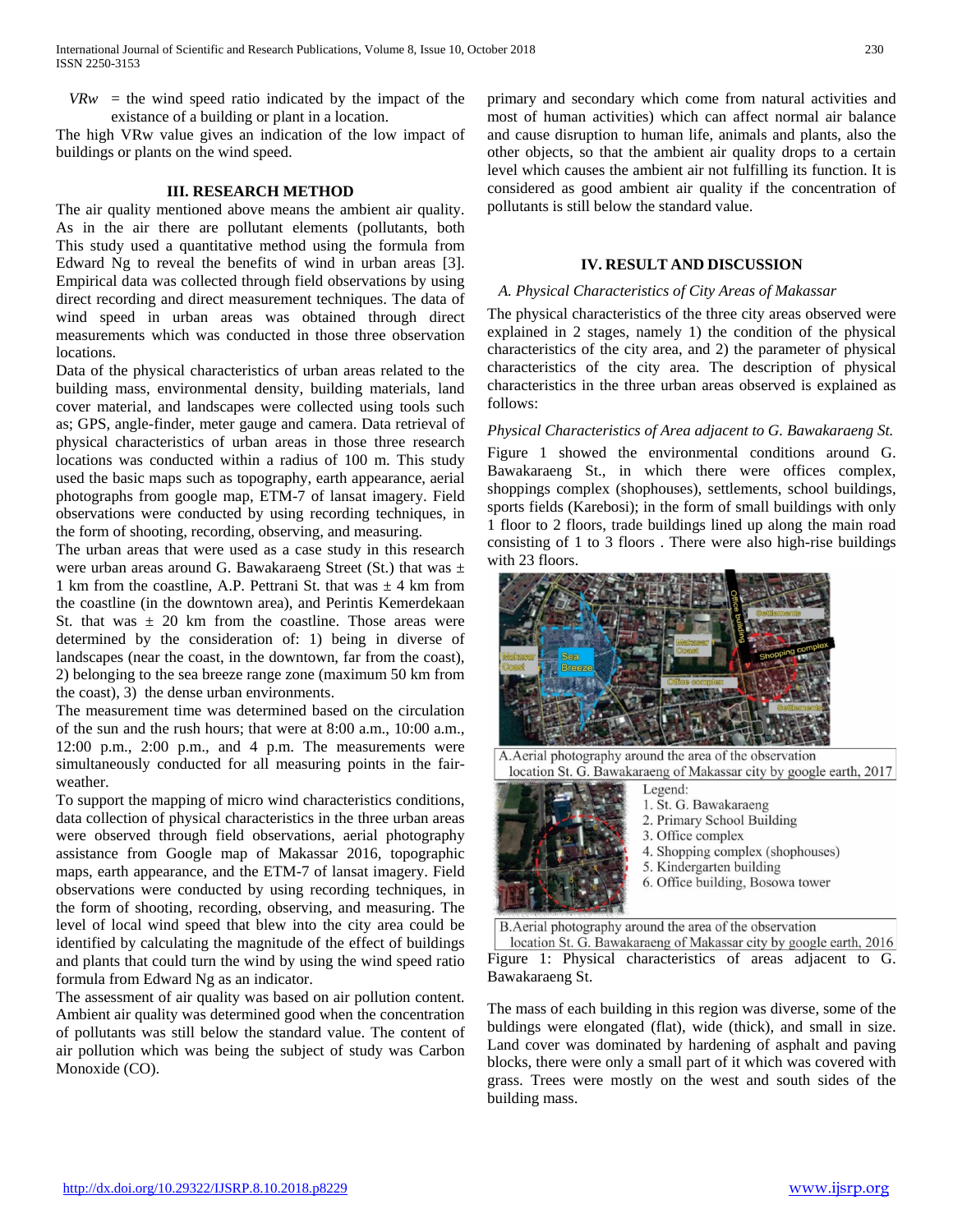## *Physical Characteristics of Area adjacent to A.P. Pettarani St.*

Figure 2 showed the environmental conditions around St. A.P. Pettarani, in which there were offices complex, shops complex (shophouses), settlements; in the form of small buildings with only 1 floor to 2 floors, trade buildings lined up following the main road line consisting of 1 to 3 floors. In the location there are also high-rise buildings with 18 floors (Graha Pena building).



A. Aerial photography around the area of the observation location St. A.P. Pettarani of Makassar city by google earth, 2017



Legend: 1. St. A.P. Pettarani 2. Overpass 3. Office building 4. Shopping complex (shophouses) 5. Shopping complex 6. Settlements 7. Police station

B. Aerial photography around the area of the observation location St. A.P. Pettarani of Makassar city by google earth, 2016

Figure 2:Physical characteristics of area adjacent to A.P. Pettarani St.

The mass of each building in this region was diverse, some were elongated (flat), wide (thick), and small in size. Land cover was dominated by hardening of concrete and paving blocks, only a small parts of it which was covered by grass. This area had eight main road lanes with concrete material. This area was crossed by 2-lanes of overpass. Trees were mostly on the west and south sides of the building mass.

## *Physical Characteristics of Area adjacent to Perintis Kemerdekaan St.*

Figure 3 showed the environmental conditions around St. Perintis Kemerdekaan, in which there were offices complex, shops complex (shop houses), settlements; in the form of small buildings with floors 1 to 2, the buildings of trading area which consisted of 1 to 3 floors were lined up following the main road line. In this location, there were also four-lane roads that cut-off to the sea and were also a cut-off road from the industrial area.



A.Aerial photography around the area of the observation location St. Perintis Kemerdekaan of Makassar city by google earth, 2017 Legend: 1. St. Perintis Kemerdekaan 2. Cut-off road to industrial park 3. Office building 4. Shopping complex (shophouses) 5. Shopping complex 6. Settlements 7. Park B. Aerial photography around the area of the observation

location St. Perintis Kemerdekaan of Makassar city by google earth, 2016 Figure 3: Physical characteristics of area adjacent to Perintis Kemerdekaan St.

The mass of each building in this region was diverse, some were elongated (flat) and the majority of them were small. Land cover was dominated by hardening of concrete and paving blocks, a small part of it was covered by grass. Trees were mostly on the west, north and east sides of the building mass.

# *B. Parameters of the Physical Environmental Characteristics*

The main parameters of physical characteristics of the city area were; building mass (aspect ratio, slenderness ratio, roof and wall cover, building orientation), environmental density (building coverage ratio (BCR), floor area ratio (FAR) and building volume), building material (heavy material, light material, albedo material value), land cover material (hard material, soft material, albedo value material of land, tree), as well as landscape (elevation, contour, and distance from the coast) The parameters of physical characteristics in the three urban areas observed were described as follows:

## *The Mass of Building*

The building mass is explained through aspect ratio (AR), slenderness ratio (SA), roof cover (RC) and wall (RW), and building orientation (RO).

The comparison of the mass of buildings in the three urban areas (Figure 4) showed that the area of Perintis Kemerdekaan St. had the most flat building (3.04), followed by that in the Pettarani St. (2.92) and the widest building construction was in the area of G. Bawakaraeng St. (2.45). The environment that had the highest slenderness of buildings was the G. Bawakaraeng St. (0.92), followed by PP. Pettarani St. (0.78) and the shortest building construction was in Perintis Kemerdekaan St. (0.64). The area of G. Bawakaraeng St. had the highest ratio of roof area / building volume (2.40) and wall / building volume (2.50), but it was the smallest East-West oriented building (0.30). It was different from Perintis Kemerdekaan St. which had the smallest ratio of roof area / building volume (0.90) and wall / building volume (1.10), yet the building tended to be East-West oriented (1.20). The area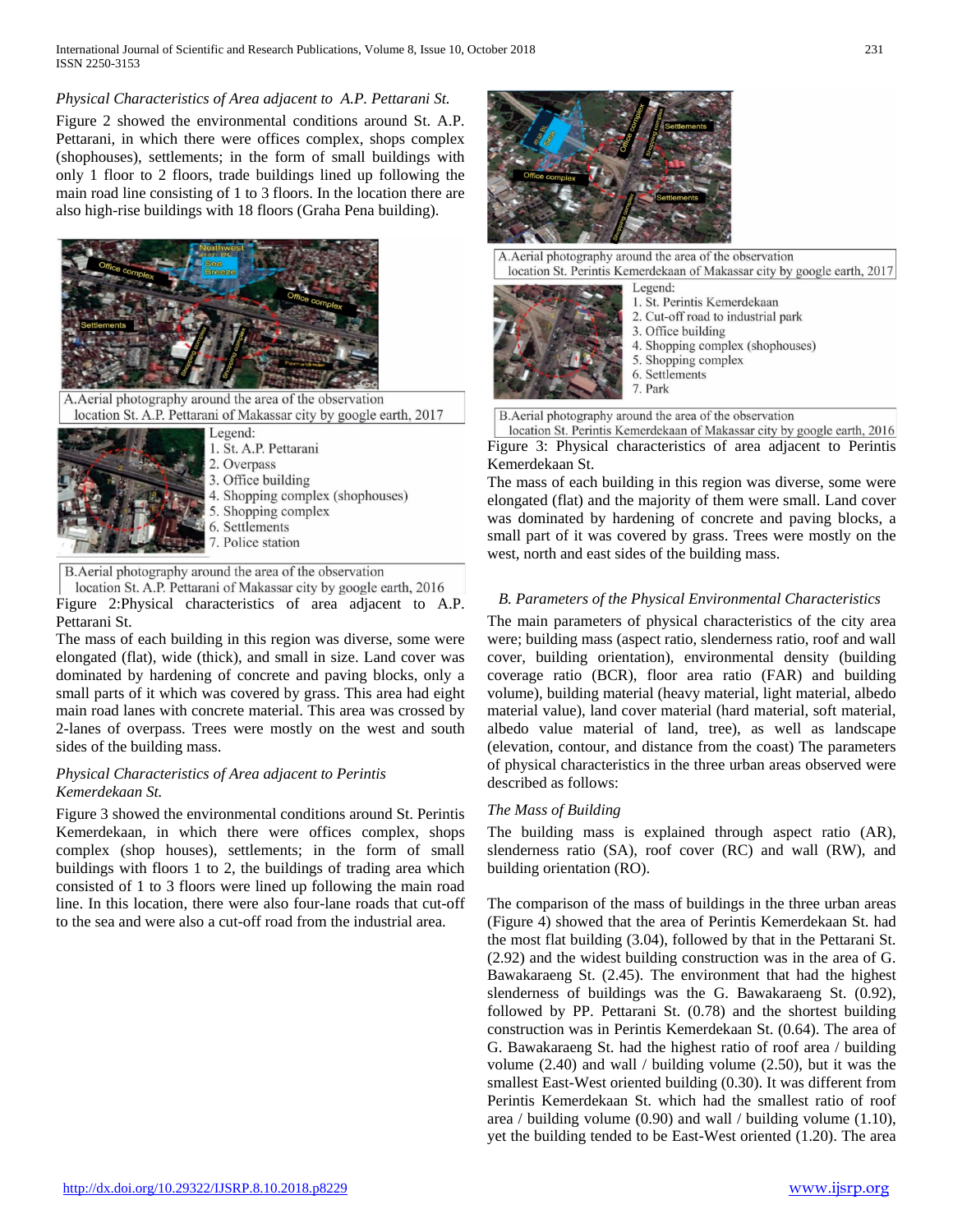of PP. Pettarani St. had a ratio of roof area / building volume (2.31) and wall / building volume (2.48) and it was the highest East-West oriented building (2.01).



Figure 4: Characteristics of buildings mass in three urban areas

## *The Density of Urban Area*

The density of urban area is explained through the basic building coverage ratio (BCR), floor area ratio (FAR), and building volume in the environment (VBE).

Comparison of densities in those three urban areas (Figure 5), showed that the area of G. Bawakaraeng St. was *the densest* urban *environment* compared to other regions, with the BCR average was around 0.85, FAR was 2.96, and the building volume was around 61,410.00 m3. Meanwhile, the lowest density area was Perintis Kemerdekaan St., with BCR average was around 0.57, FAR was 0.86, and building volume was around 40,597.80 m3, then followed by the A.P. Pettarani St., with BCR average was around 0.84, FAR was 2.67, and the average building volume was around 55,321.40 m3. The condition of the ratio indicates that the area of G. Bawakaraeng St. had large buildings with large- volume buildings, moreover it had the largest land cover compared to other regions.



Figure 5 The comparison of densities in three urban areas

## *Building Materials*

Building materials are explained through heavy material (HM), light material (LM), high-albedo material (HAM), and lowalbedo material (LAM).

Comparison of building material characteristics in the three urban areas (Figure 6) showed that the use of lightweight materials was greater than heavy building materials and the use of materials with low-albedo value was greater than the highalbedo material. The ratio of the area of heavy building materials / volume of building area of G. Bawakaraeng St. was higher than other regions (1.30), slightly higher than A.P. Pettarani St. (1.20).

Meanwhile, the ratio of the area of heavy building materials / volume of building material was in the area of Perintis Kemerdekaan St. (1.15). The highest ratio of light building material / building volume was found in the Perintis Kemerdekaan St. (1.00) and the lowest was in the area of G. Bawakaraeng St. (0.75), then followed by A.P. Pettarani St. (0.90).

In Figure 6 it was known that the three urban areas used lowalbedo material rather than the high-albedo material, in other words it was still dominated by the use of dark colored materials. The low-albedo material was mostly used in the area of A.P. Pettarani St.  $(2.80 \text{ m}^2 / 1 \text{ m}^3)$  and the less used of low-albedo material was on Perintis Kemerdekaan St.  $(1.75 \text{ m}^2 / 1 \text{ m}^3)$ , followed by G. Bawakaraeng St.  $(2.10 \text{ m}^2 / 1 \text{ m}^3)$ .



Figure 6 The characteristics comparison of building materials in three urban areas

Land cover material is explained through hard material (HM), land material with low albedo value (MLAV), and tree (T).

The comparison of the characteristics of land cover material in the three urban areas (Figure 7), showed that the use of hard land material was greater than soft land material. The highest ratio of use of hard land material was in the area of. A.P. Pettarani St  $(2.89 \text{ m}^2 \text{ per } 1 \text{ m}^2 \text{ of land area})$ , and the lowest in the area of Perintis Kemerdekaan St.  $(1.98 \text{ m}^2 \text{ per } 1 \text{ m}^2 \text{ of } \text{land area})$ , followed by G. Bawakaraeng St.  $(2.20 \text{ m}^2 \text{ per } 1 \text{ m}^2 \text{ of land area}).$ Low albedo land material was still dominantly used in the three urban areas. Land cover material in those three regions was still dominated by dark colors. Land cover material with the lowest albedo value was widely used in the area of A.P. Pettarani St.  $(0.78 \text{ m}^2 \text{ per } 1 \text{ m}^2 \text{ of land area})$ , and the less use of land cover material with the lowest albedo value was in the area of Perintis Kemerdekaan St.  $(0.65 \text{ m}^2 \text{ per } 1 \text{ m}^2 \text{ of land area})$ , followed by G. Bawakaraeng St.  $(0.76 \text{ m}^2 \text{ per } 1 \text{ m}^2 \text{ land area}).$ 

The area of A.P. Pettarani St. had the most trees compared to other regions  $(0.54 \text{ m}^3 \text{ per environmental area})$ . G. Bawakaraeng St. had the fewest trees (only  $0.20 \text{ m}^3$  per area), followed by Perintis Kemerdekaan St.  $(0.43 \text{ m}^3 \text{ per environmental area}).$ 

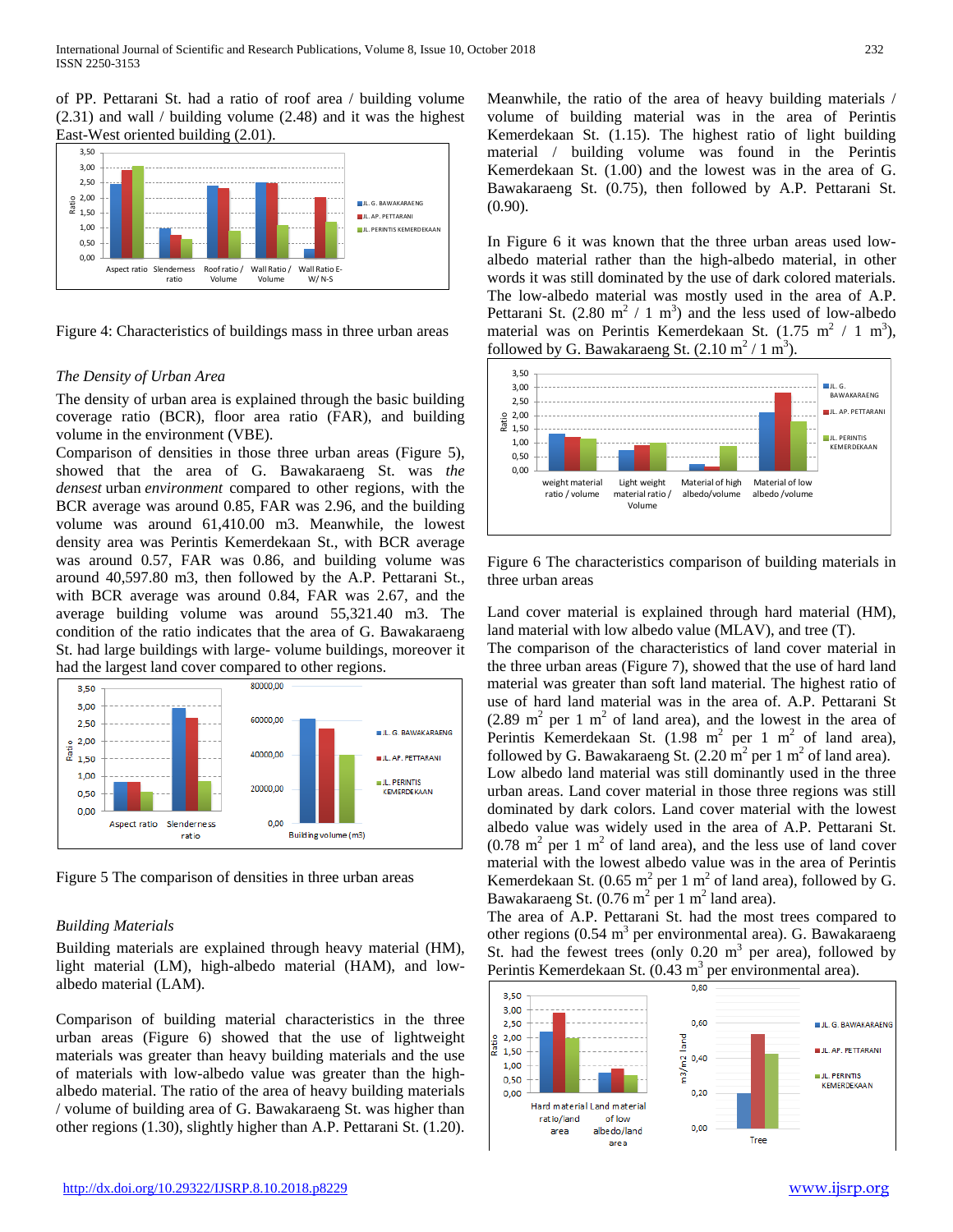Figure 7. Land cover material in three urban areas

#### *Landscape*

The landscape was explained through elevation, contour, and distance from the coast (DC). The elevation was calculated from sea surface in meters (m). DC was calculated in kilometers (km). City area contours were calculated in the Slope Index (SI).

Comparison of the characteristics of the landscape in the three urban areas (figure 8), it showed that the area of Perintis Kemerdekaan St. was located in the highest elevation that was around 18.00 m above the sea level, its location was at the farthest distance from the coast (11.7 km), and it was the most contoured land with a slope index of (0.10). Even though the G. Bawakaraeng St. was located in the closest distance from the coast which was around 2.65 km and was located at the altitude of 2.2 m above sea level, with the lowest land slope index that was around 0.01.The area of A.P. Pettarani St. had a height of about 2.70 m above sea level with a distance of 4.03 km from the coast. The land conditions tend to be flat with a slope index was about 0.02.



Figure 8: The comparison of landscapes in three urban areas

#### *C. The Utilization of Local Wind*

The utilization of local winds in the three urban areas is described as follows:

#### *Wind utilization in G. Bawakaraeng St.*

The measurement results of wind utilization in the area of G. Bawakaraeng St. tended to fluctuate. The highest wind speed generally occured during the day prior to the evening. The average of wind speed was about 0.93 m/sec. The highest wind speed occured at 2:00 p.m., which was around 1.77 m/sec and the lowest occured at 10:00 a.m, which was around 0.45 m/sec. This area was only able to utilize local wind speeds of around 27.24% with a wind speed ratio of around 0.27.

#### *Wind utilization in area adjacent to A.P. Pettarani St.*

The measurement results of wind utilization in the area of A.P. Pettarani St. also tended to fluctuate. The highest wind speed generally *occurred* during the day. The average of wind speed was about 1.25 m/sec. The highest wind speed *occurred* at 12.00 *a.m.*, which was around 1.80 m/sec and the lowest *occurred* at

10:00 *a.m.*, which was around 0.50 m/sec. This area was only able to utilize local wind speeds of around 36.87% with a wind speed ratio of around 0.37. The wind speed in the city area is strongly influenced by the density of existing buildings, height and distance between buildings, landscapes (distance, contour and height of an area from wind sources), the building material used is based on its ability to reflect and continue wind flow, and land cover such as tree. Trees can direct and inhibit the flow of wind speed. trees and other types of vegetation reduce the ventilation that is responsible for the wind direction [4]. Comparison of results between two situations, with and without vegetation and water pond, indicate that surface temperatures are reduced in presence of trees and the comfort is improved [5].

#### *Wind utilization in St. Perintis Kemerdekaan*

The measurement results of wind utilization in the area of Perintis Kemerdekaan St. were quite high and tended to be prevalent. The highest wind speed occured in the morning. The average of wind speed was about 1.50 m/sec. The lowest wind speed occurs at 10.00, which was around 1.82 m/sec. This area was able to utilize the local wind speeds of around 44.12% with a wind speed ratio of 0.44.

The measurement results of wind utilization in the three urban areas mentioned above shows that the area of St. Perintis Kemerdekaan had the best of wind flow. Although the utilization of local wind was still below 50% (figure 9).



Figure 9. Wind speed of three urban areas in Makassar

Wind behavior patterns in the three urban areas were almost the same, although the locations were in different landscape. The area of St. Perintis Kemerdekaan was in the high-altitude area, A.P. Pettarani St. was in a crowded area, and St. G. Bawakaraeng was in the coastal area, hence it was a crowded area. This condition proves that the local climate could not be intervened. If the local wind speed conditions were high, then the high wind speeds could be utilized, nonetheless the amount of wind speed that could be utilized highly depended on the conditions and physical characteristics of the urban area.

## I. CONCLUSION

The analysis results prove that the local winds could not be intervened. The high local wind speed contributed to the high wind speeds utilization, yet the amount of wind speed that could be utilized highly depended on the conditions and physical characteristics of the area.